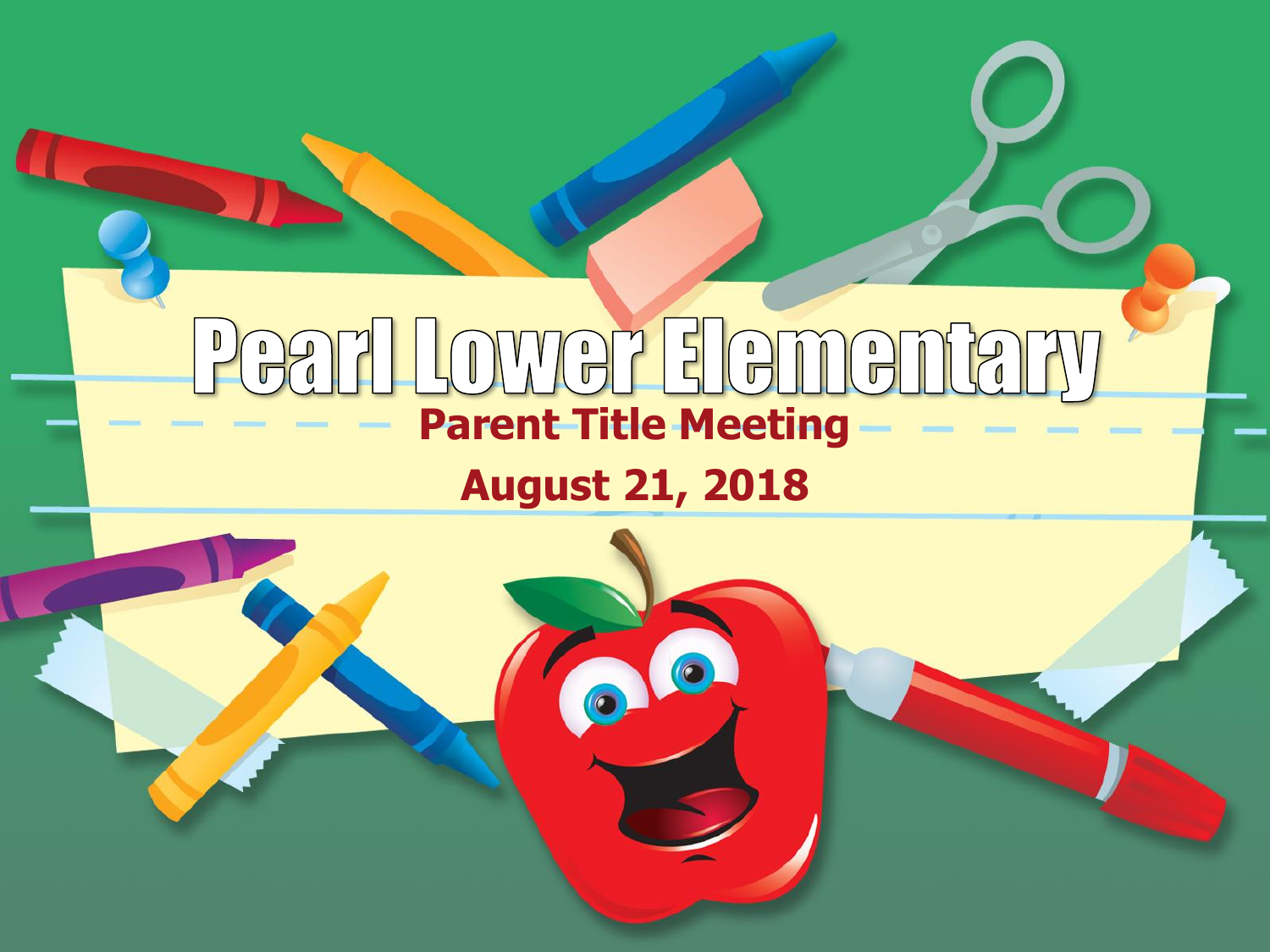## What is Title I?

**Title I is a K-12 program that provides additional academic support and learning opportunities for students at schools with high percentages of socioeconomically disadvantaged children. The program is intended to help ensure that all students meet state academic standards.**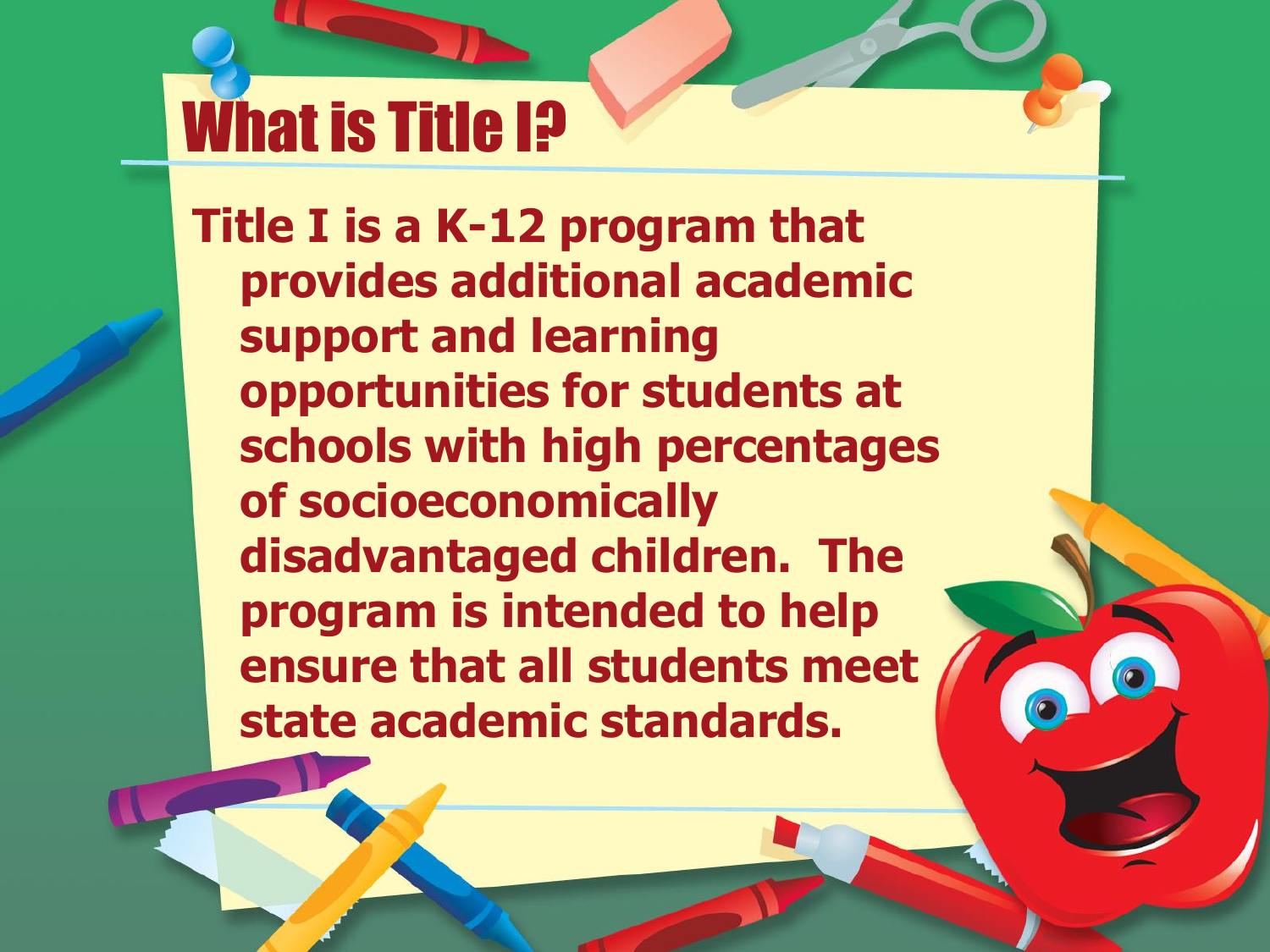## Schoolwide Program

**Schoolwide programs serve all children in a school.** 

**All staff, resources, and classes are part of the overall School wide program. The purpose is to generate high levels of academic achievement in core subject areas for all students, especially those students most in need. This purpose is achieved through:**

- **High quality instruction**
- **Comprehensive strategies and methods that are based on the use of scientifically based research**
- **Strategies and methods to improve teacher quality and professional development**
	- **Conduct a comprehensive needs assessment that identifies the school's strengths and weaknesses in key areas that affect student achievement.**
	- **Comprehensive schoolwide program plan that describes how it will achieve the goals it has identified as a result of its needs assessment.**
	- **Evaluate annually the outcomes and the plan's implementation to determine whether the academic achievement of all students, and particularly of low-achieving students, improved, whether the goals and objectives contained in the plan were achieved, and if the plan is still appropriate as written.**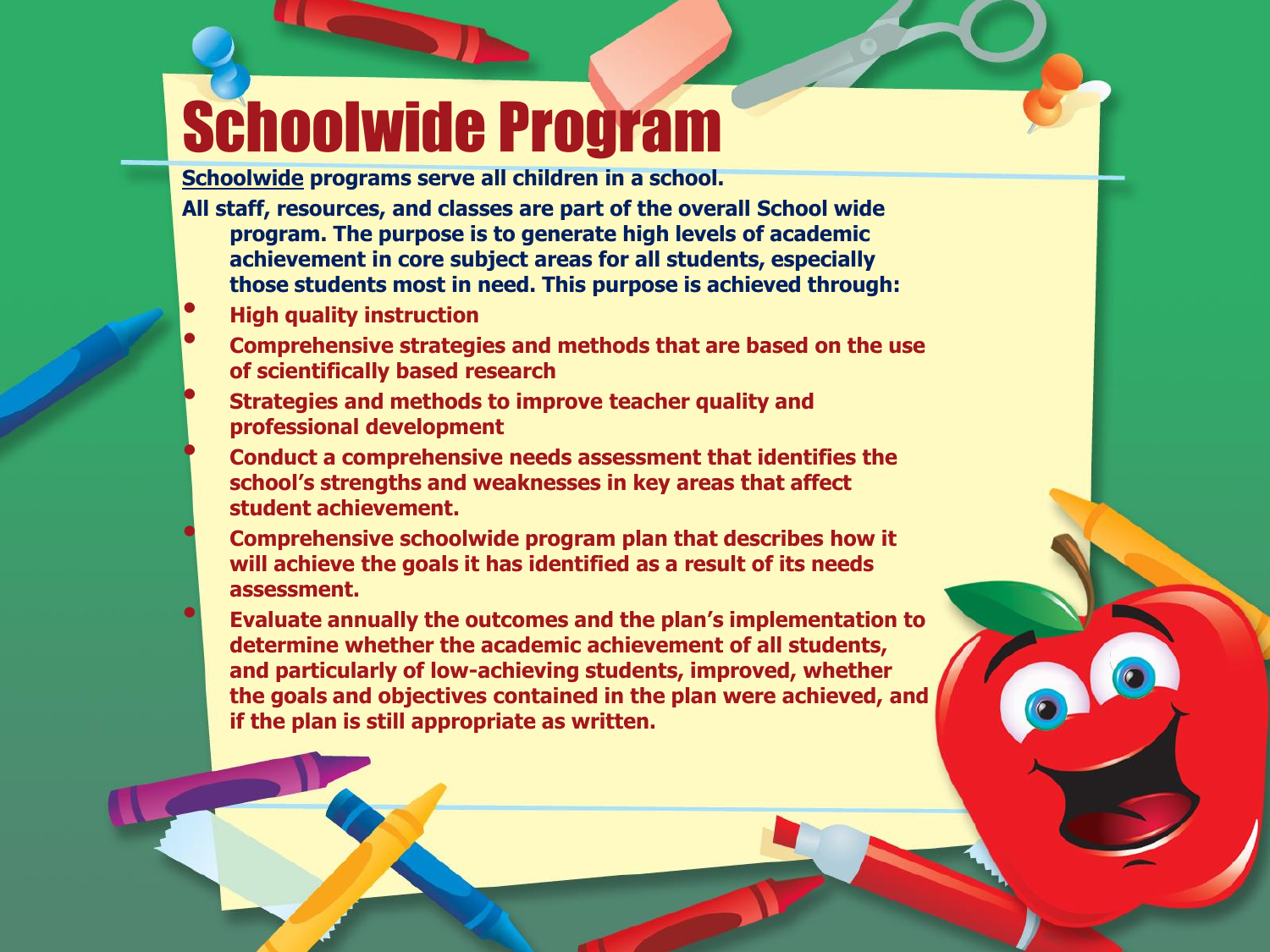## How do we use Title money?

- Professional development for teachers
- Promote parent education and involvement
- Class size reduction teacher
- LEP tutor
- Interventionist
- Supplies and materials for classrooms
- New computer lab
- Parent communicator folders (1%)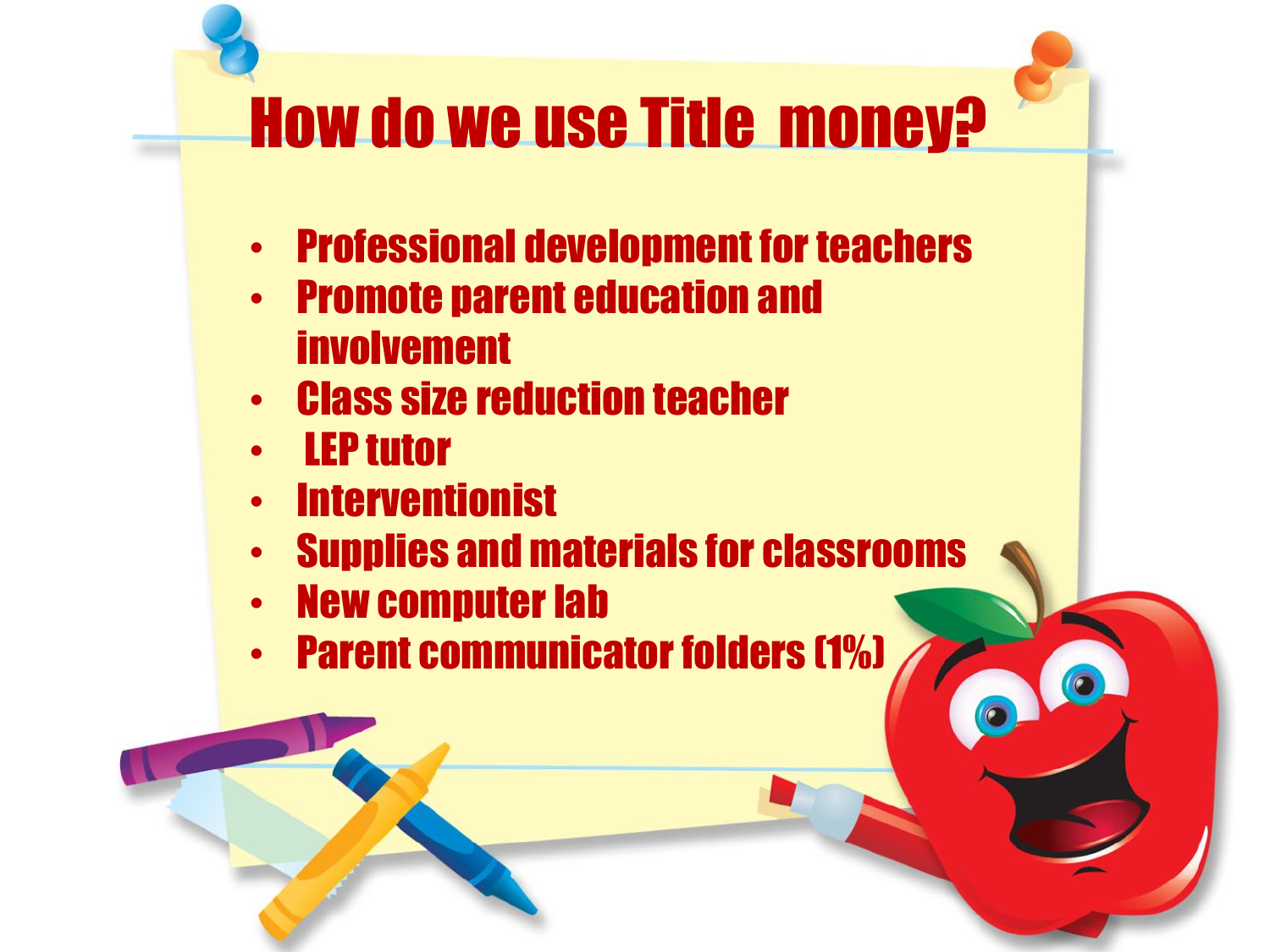## Parents' Right To Know

- **Teacher and Assistant Teacher Qualifications**
- **Student Achievement Data**
- **Timely notice that the student has been taught for four (4) or more consecutive weeks by a teacher who is not highly qualified**
- **School/District Accountability Rating/Score – District Report Card**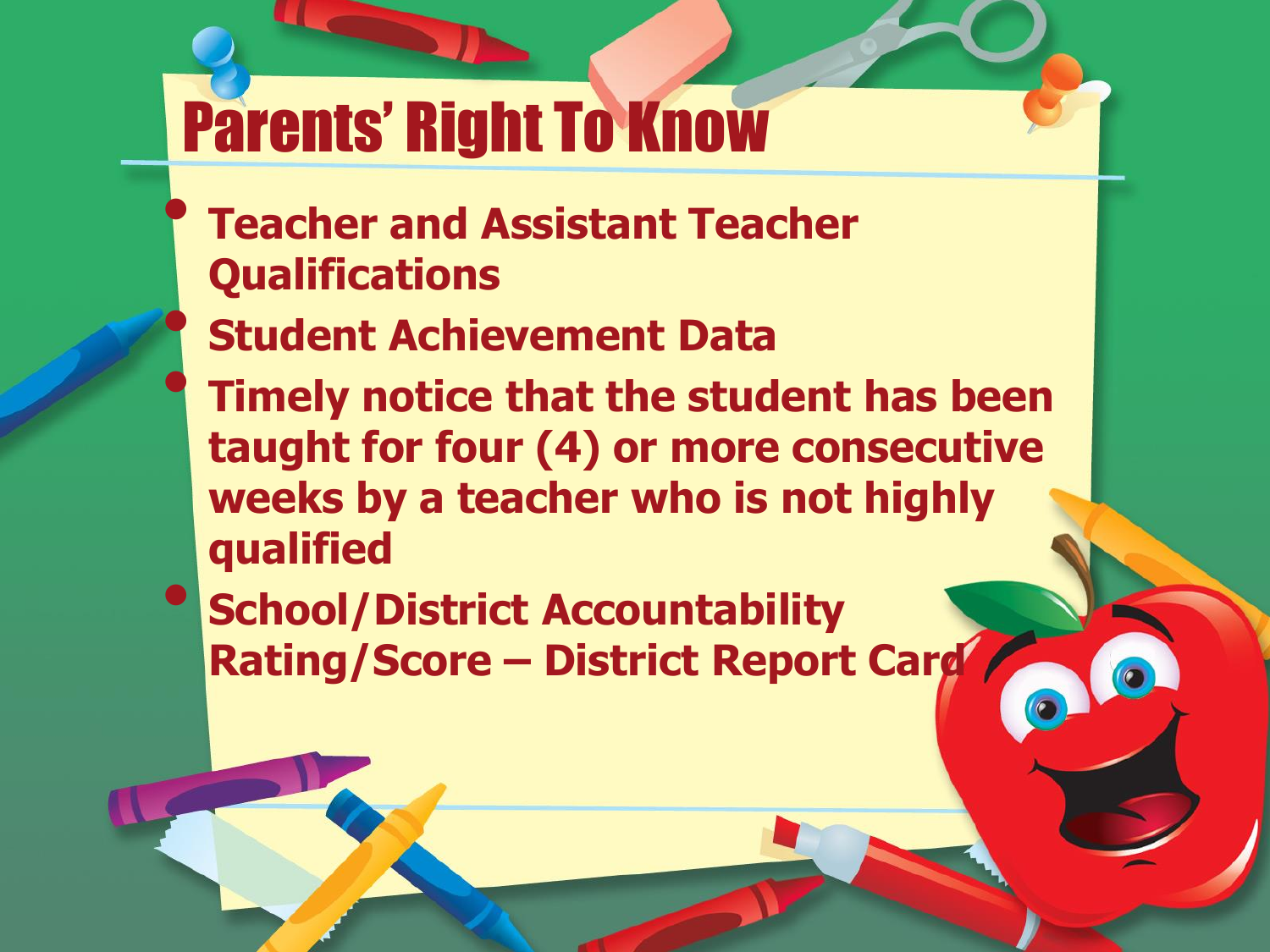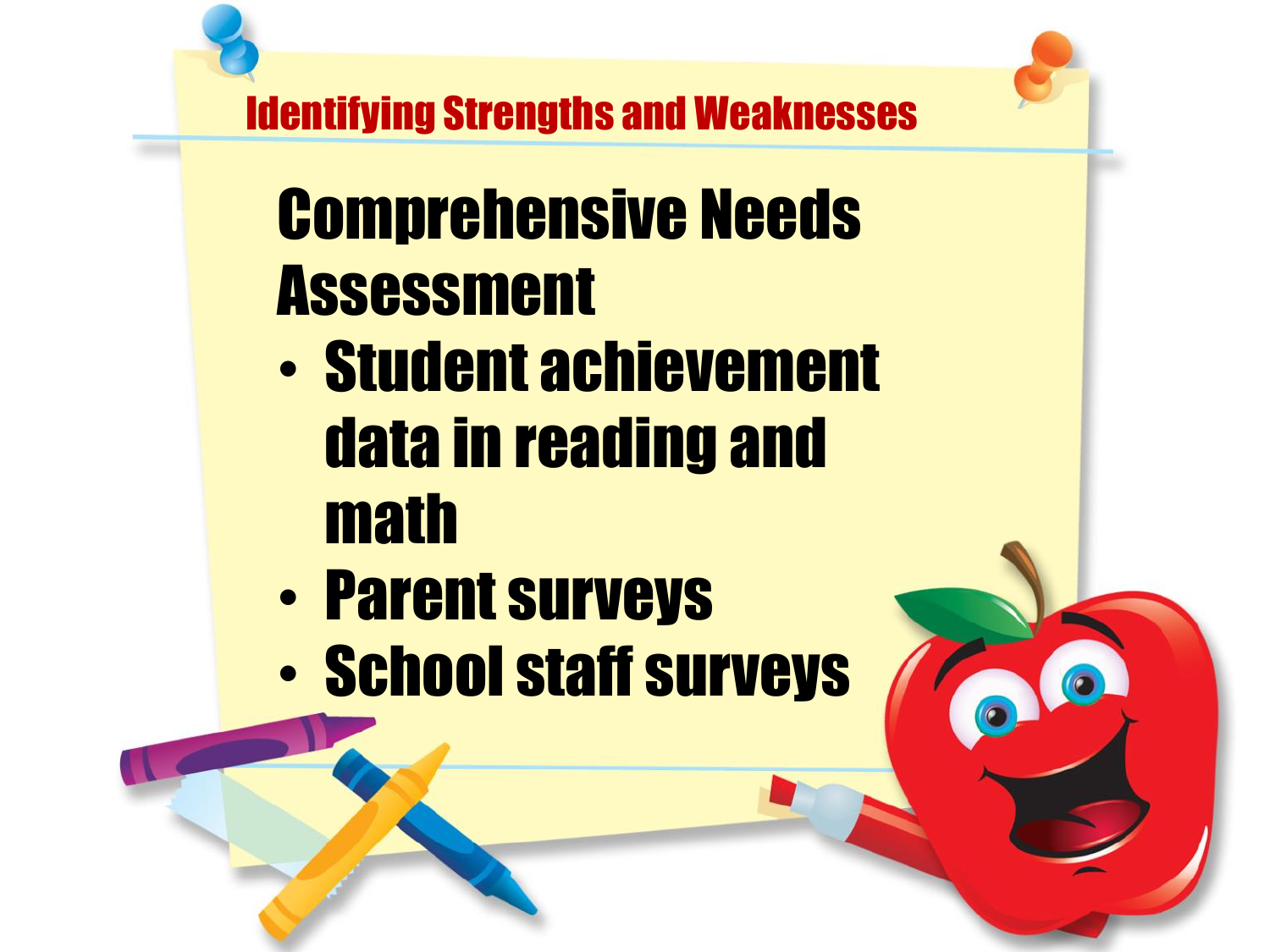## Parental Involvement Policy

#### **School Parent Involvement Plan**

**Pearl Lower Elementary Parental Engagement Plan Title I, Part A Program—Parental Engagement School Plan 2018-2019**

**Pearl Lower Elementary School is committed to fostering and promoting parental involvement as required in Title I, Part A, Section 1118.**

**To accomplish this goal, our school will involve parents in the development of the LEA policy and the process of school review and improvement through the following types of involvement activities:**

**Parental involvement group meetings Conducting parent surveys Consultation Frequently scheduled parent meetings Conferences School improvement meetings**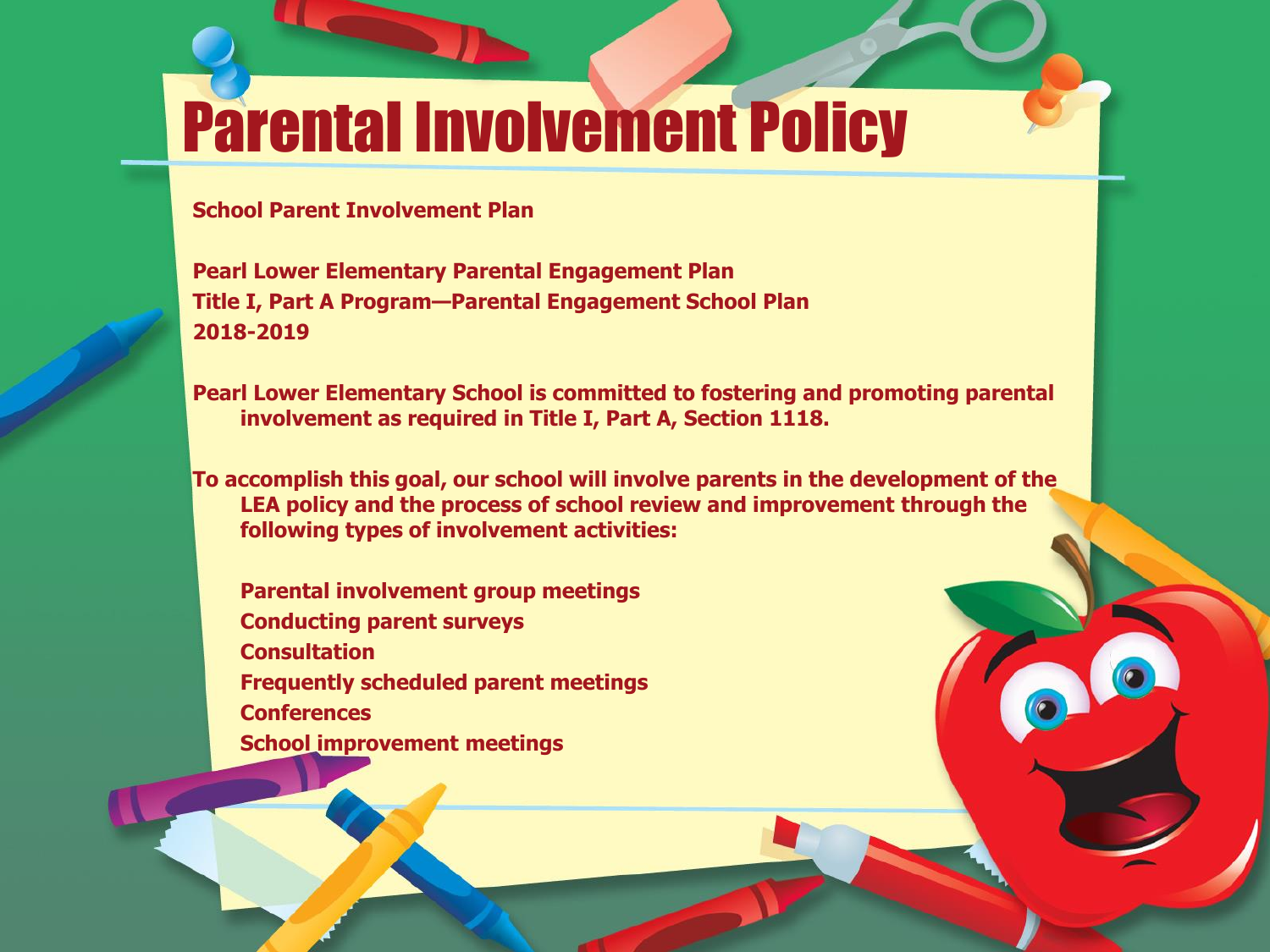## Parental Involvement Policy

**Our school will:**

**Hold a Title I Annual Meeting in the fall of 2018 (TBA);**

**Conduct flexible meeting times throughout the year to encourage parent participation;**

**Have parents help review/plan/improve the PI Policy, PI School Plan, CFPA review, School-wide Plan review, Learning Compact, etc.;**

**Inform parents of Title I Program, Curriculum, Assessment, Meeting schedule; Jointly develop the Learning Compact;**

**Enhance capacity of parents and teachers for strong parental involvement; Include all students and their parents (LEP, Special Services, Migrant, etc.); Coordinate parental involvement activities with those of other programs; Disseminate district parental involvement policy each fall;**

**Conduct a meeting in the spring to update policies and plans for next year's Title I Part A program;**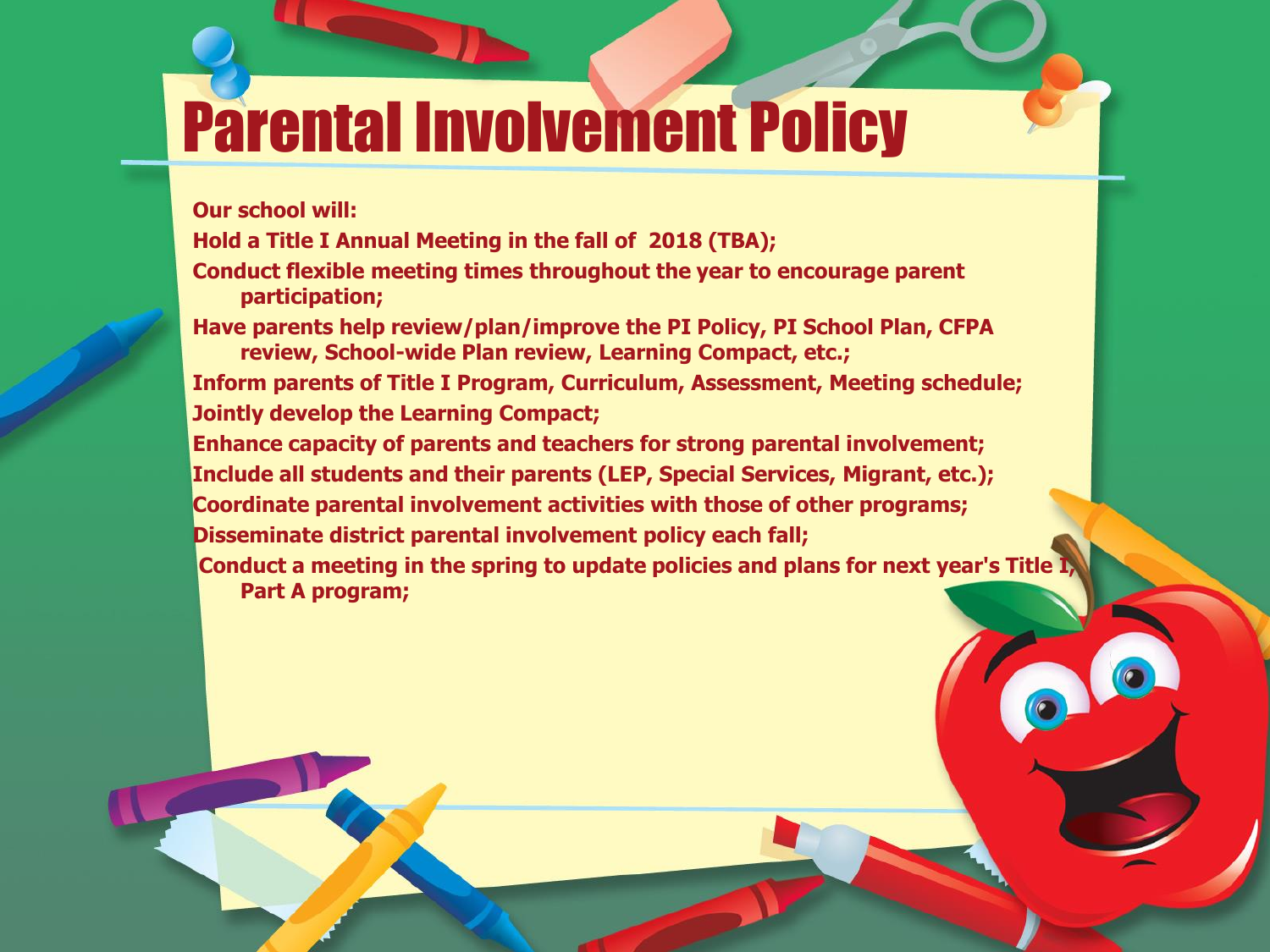## Parental Involvement Policy

**Seek parental input to decide how to spend money set aside for PI;** 

- **Encourage parents to visit/volunteer at school by assisting staff in developing volunteer opportunities as well as training staff to encourage and build volunteer efforts;**
- **Survey parents annually, including questions to identify barriers to parental involvement;**
- **Develop and disseminate an annual parent activity evaluation report to share with parents, staff, and the community.**
- **Inform parents that they may address questions, comments, and concerns to the district office if the schoolwide plan is not satisfactory at the following address:**

**Pearl Public School District Central Office Complex 3375 Highway 80 East Pearl, MS 39208 (601) 932-7921**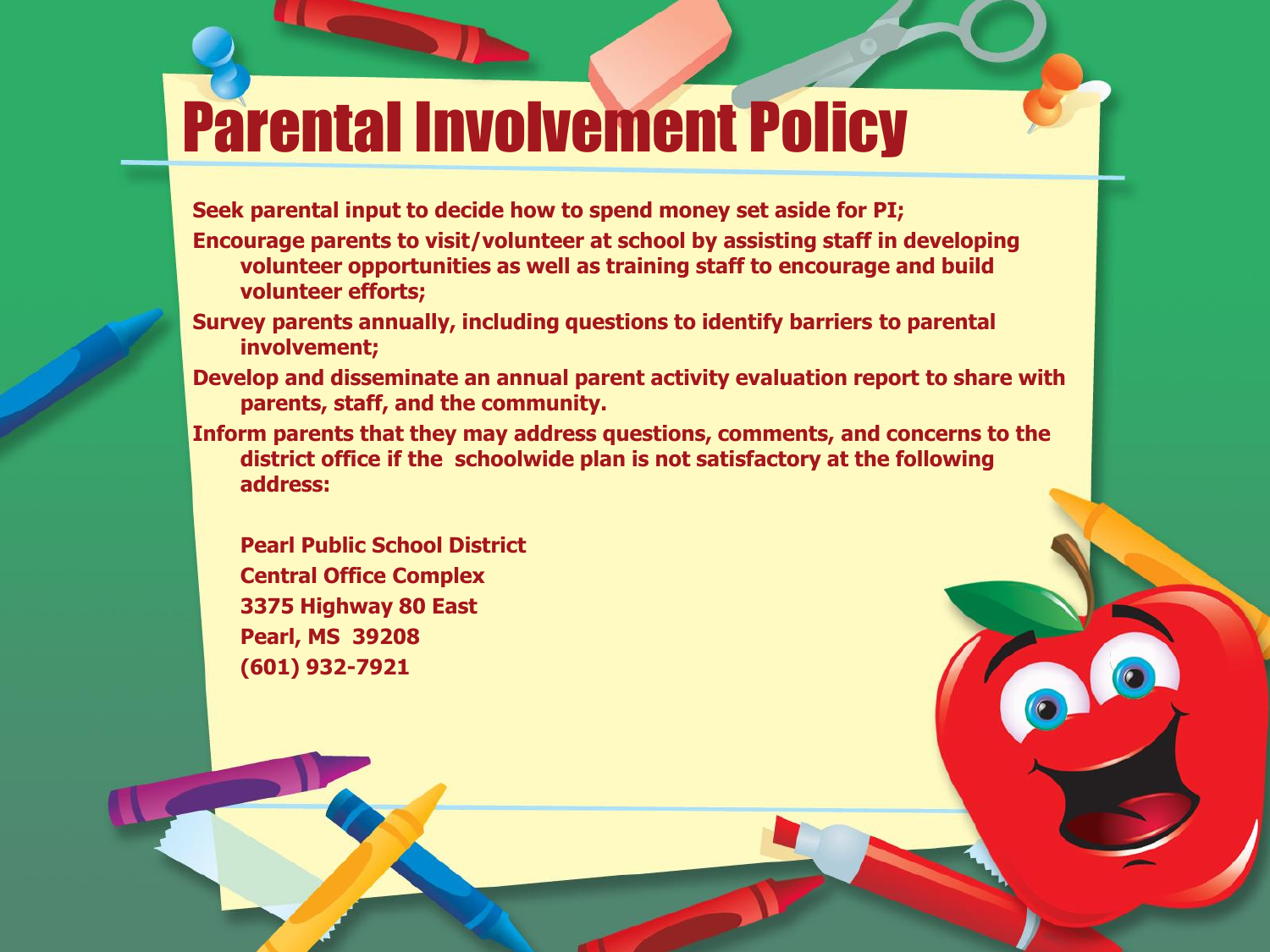## Parent School Compact

**The Parent School Compact describes the responsibilities of the school, the parent, and the student for improved student achievement.**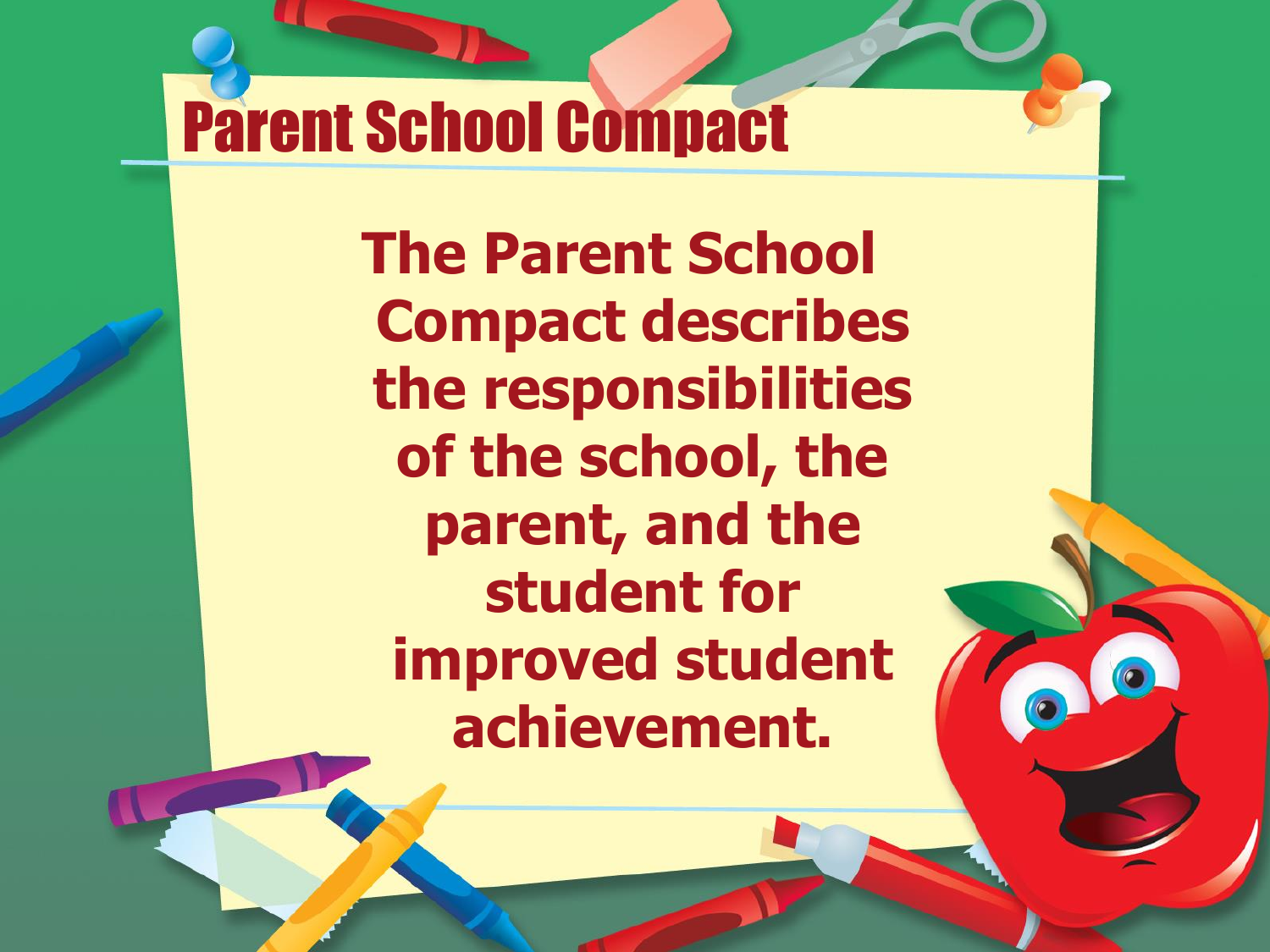

- 
- Early Childhood Education Center (ECEC)
- Handouts
- School Webpage www.pearlk12.com
- Active Parent